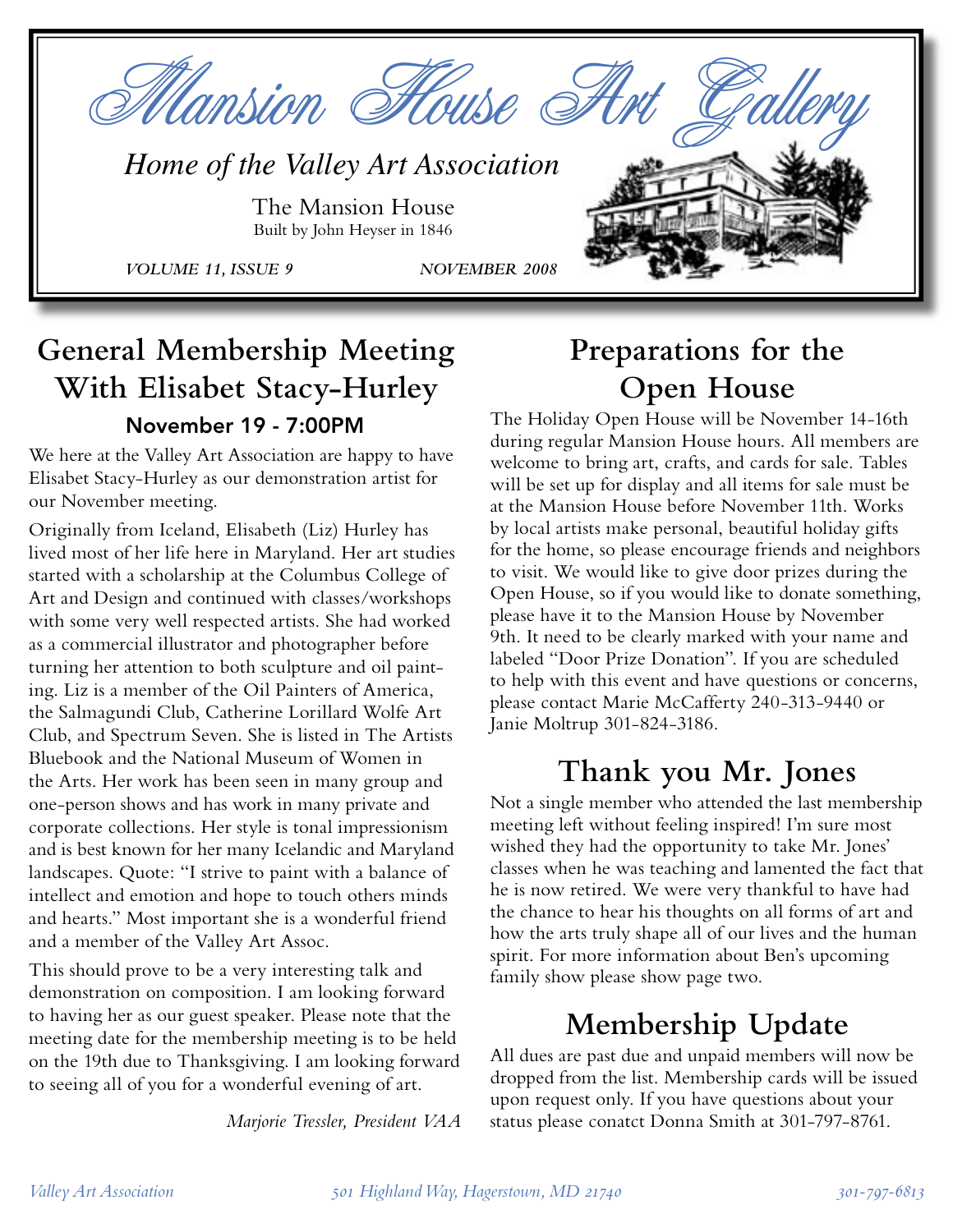## **Shows**

### **NORTH GALLERY SHOWS**

#### • Spectrum 7 - OCTOBER 31-NOVEMBER 30.

This show entitled "MéLange" demonstrates the talents of these seven local artists and features a variety of their work. The opening reception held Sunday, November 2nd from 2-4PM.



(From left to right) Donna Bingaman, Eliane Ambrose, Marjorie Tressler, Marguerite Cyr, Elisabet Stacy-Hurley, and Donna Mason.

- All-Member Show "BEST OF THE BEST" DECEMBER 5-JANUARY 11. Members will be exhibiting their "best" piece. The tree lighting on Friday, December 5 will serve as the reception for this show. Artwork needs to be at the Mansion House by November 30th.
- All-Member Show "WINTER EXHIBIT" JANUARY 16-MARCH 1.

### **ADDITIONAL AREA SHOWS**

#### Art in the Hallways at the Washington County Hospital

- NOVEMBER Artist of the Month is **Lucy Ecker**.
- DECEMBER Artists of the Month are

#### **Ted & Lucille Murray**.

Questions on Art in the Hallways should be directed to Lucy Ecker at: 301-733-5320 or a1nanaecker@aol.com.

#### Waynesboro Hospital Art Works

- NOVEMBER Artist of the Month is **Virginia Hair**.
- DECEMBER Artist of the Month is **Evie Cook**.

#### Chambersburg Hospital Artist of the Month

- NOVEMBER Artist of the Month is **Evie Cook**.
- DECEMBER Artist of the Month is **Virginia Hair**.

#### Jones Family Art Show and Sale

NOVEMBER 21 and 22. An art show and sale of paintings by Ben Jones, his son, David, and his brother, Henry, will be held in the Kepler Theater at Hagerstown Community College. Raffle tickets for a chance to win an original R. Benjamin Jones painting will be sold, along with note cards featuring paintings by the artist. Times: Friday 5-9 PM; Saturday 11 AM-3 PM. For information call Lieba Cohen at 301-790-2800 x213 or email cohenl@hagerstowncc.edu.

### **The One Hundred Stories Exhibition at the WCMFA**

This fall the Washington County Museum of Fine Arts will celebrate two exciting events. First is the long awaited publication of the book, "One Hundred Stories: Highlights from the Washington County Museum of Fine Arts". Second is the exhibition by the same name showcasing all one hundred artworks featured in the book. The exhibition will be on view from OCTOBER 4, 2008 - JANUARY 4, 2009. "One Hundred Stories: Highlights from the Washington County Museum of Fine Arts", edited by Dr. Elizabeth Johns, Professor Emerita, University of Pennsylvania, showcases one hundred of the Museum's most outstanding works from the more than six thousand objects in the permanent collection, from Old Master paintings to decorative arts. Each work is illustrated in full color and accompanied by a short essay of analysis and interpretation. The book is currently on sale in the Museum Shop. If you didn't have a chance to make it to the opening you might want to consider a visit through the end of the year.



Jasper F. Cropsey, American (1823-1900) "Autumn Landscape with View of River," 1870 Oil on Canvas, 17-1/2 x 36" Collection of the Washington County Museum of Fine Arts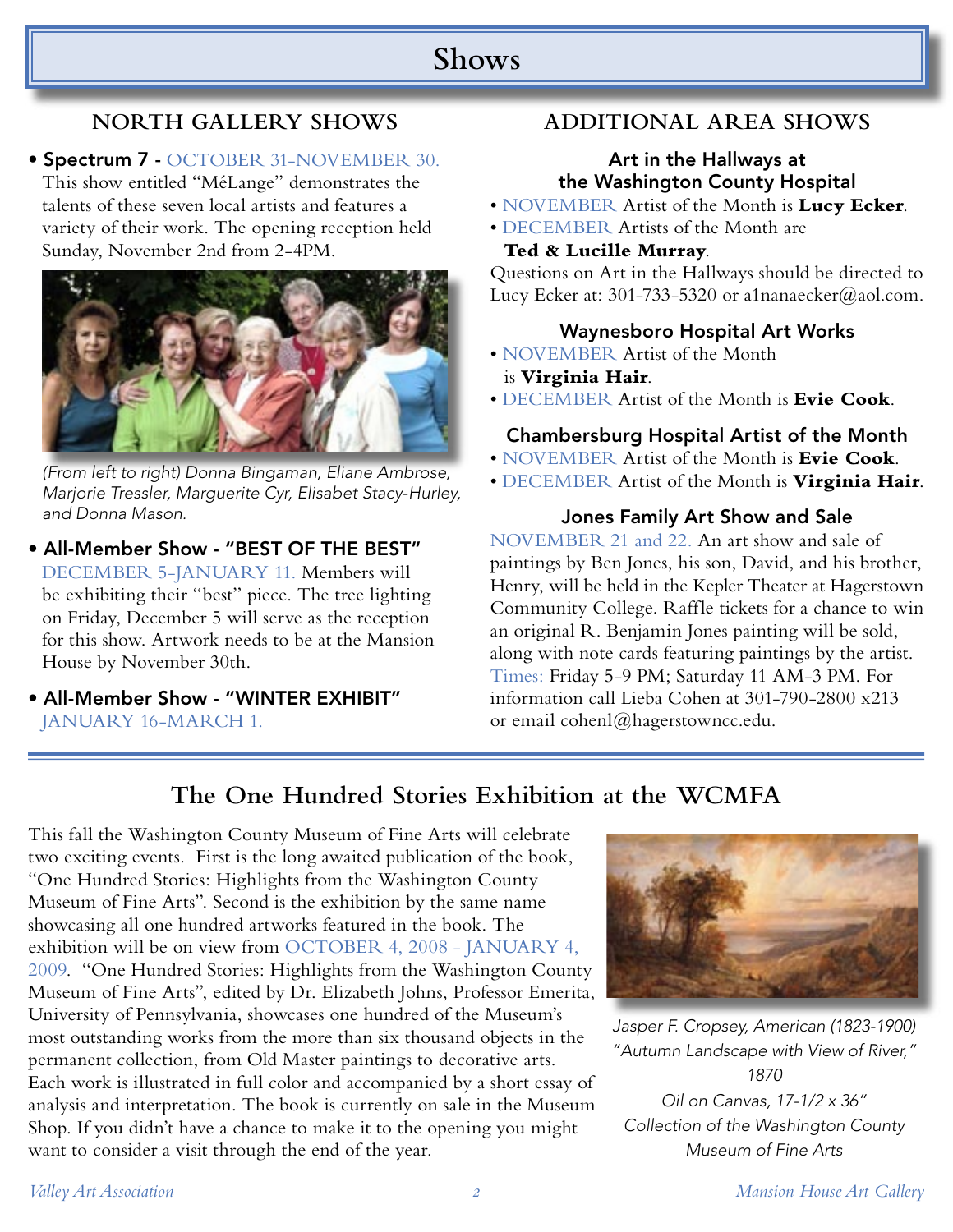## **Awards**

Congratulations to Janet Salter for Her Honorable Mention- The Washington County Museum of Fine Arts in Hagerstown had the opportunity to vote for the Popular Prize Award in the 2008 CUMBERLAND VALLEY ARTISTS EXHIBITION. Many ballots were cast, with Phillip Colgan of Etters, PA receiving the most votes for his oil painting, "Daybreak". Honorable Mention goes to **Janet Siegmann Salter** of Hagerstown, Maryland for her oil painting "Miss Virginia", and to Donna Fink of Pasadena, Maryland for her watercolor "Kimono", both of which received numerous votes. Please be sure to congratulate Janet when you see her.

## **General Member News**

Artist's Ornaments Needed - Members are encouraged to paint a small glass or wooden ornament for the tree at the Mansion House. Please have your ornament to the Mansion House before November 9th. Most blank glass and wooden ornaments can be purchased at AC Moore or Michael's. If you missed the opportunity last year, this is your chance to contribute to a wonderful tree representing all our member artists.

### **GALLERY MEETING**

All gallery members are asked to attend the Gallery Meeting and to help decorate the Mansion House on Thursday, November 13th at 10:00AM. This will set the mood and tone for the upcoming holiday events. We would like for it to look beautiful, so please make an effort to contribute.

Annual City Illumination Festivities - The Mansion House Gallery will be open in conjunction with the Hagerstown's City Park Illumination and Tree Lighting Ceremony on Friday, December 5 from 7-9 PM. It will be held the day before our Holiday Party which is scheduled for that Saturday. This is an evening of fun, refreshments, and entertainment. It also serves as the reception for the all-members "Best of the Best" show. We expect at least 100 people to visit during the ceremonies. Therefore, we need your help for this event!!! Please contact Marjorie Tressler or Sue Parker. Again, a sign up sheet will be available at the meeting and on the hall information board.

2008 Holiday Party - Please join us for the Annual VAA Holiday Party to be held here at the Mansion House on Saturday Dec. 6 from 6-9 PM. Light fare provided by members and entertainment will be in store for all who attend. Sign up sheets will be available at the meeting and on the hall information board. Food can be dropped off at the Mansion House during the day (11AM - 4PM) or brought with you (prior to 7PM) the evening of the party. In addition, we are asking all attendees to bring a donation of art supplies for the veterans center (see request below.)

Donation Needed for Veterans - As announced at the meeting in September we are asking for donations of art materials, brushes, paint (all types), clay, canvases, and water type paper for the military veterans at the Martinsburg Veterans Center. These supplies will be collected at the November membership meeting, as well as at the Holiday Party in December. Instead of gifts for exchange with our members at the Holiday Party, we are asking that you bring art supplies to place in a box that will be sent to the patients who are taking art classes as part of their therapy. We all have something in our studios we can part with or you can simply buy an extra tube of paint or brush when you shop for your own supplies!!

Proposed By-Laws Changes Approved - The changes proposed to the by-laws that were published in the September newsletter and voted on the at the September meeting were passed.

Resealable, Clear Bags for Sale - I have four sizes of resealable, clear print bags for sale. (I had to buy increments of 100). Anyone interested in buying a small quantity please call Keely Neubauer at 301-766-4795. The sizes and pricing is as follows:

12 1/4" x 16 1/8" - \$0.25 each or 10 for \$2.00 16 1/8" x 20 1/2" - \$0.30 each or 10 for \$2.50 24 1/2" x 36 1/4" - \$0.68 each or 10 for \$6.50 30 1/2" x 40 1/4" - \$1.25 each or 10 for \$11.00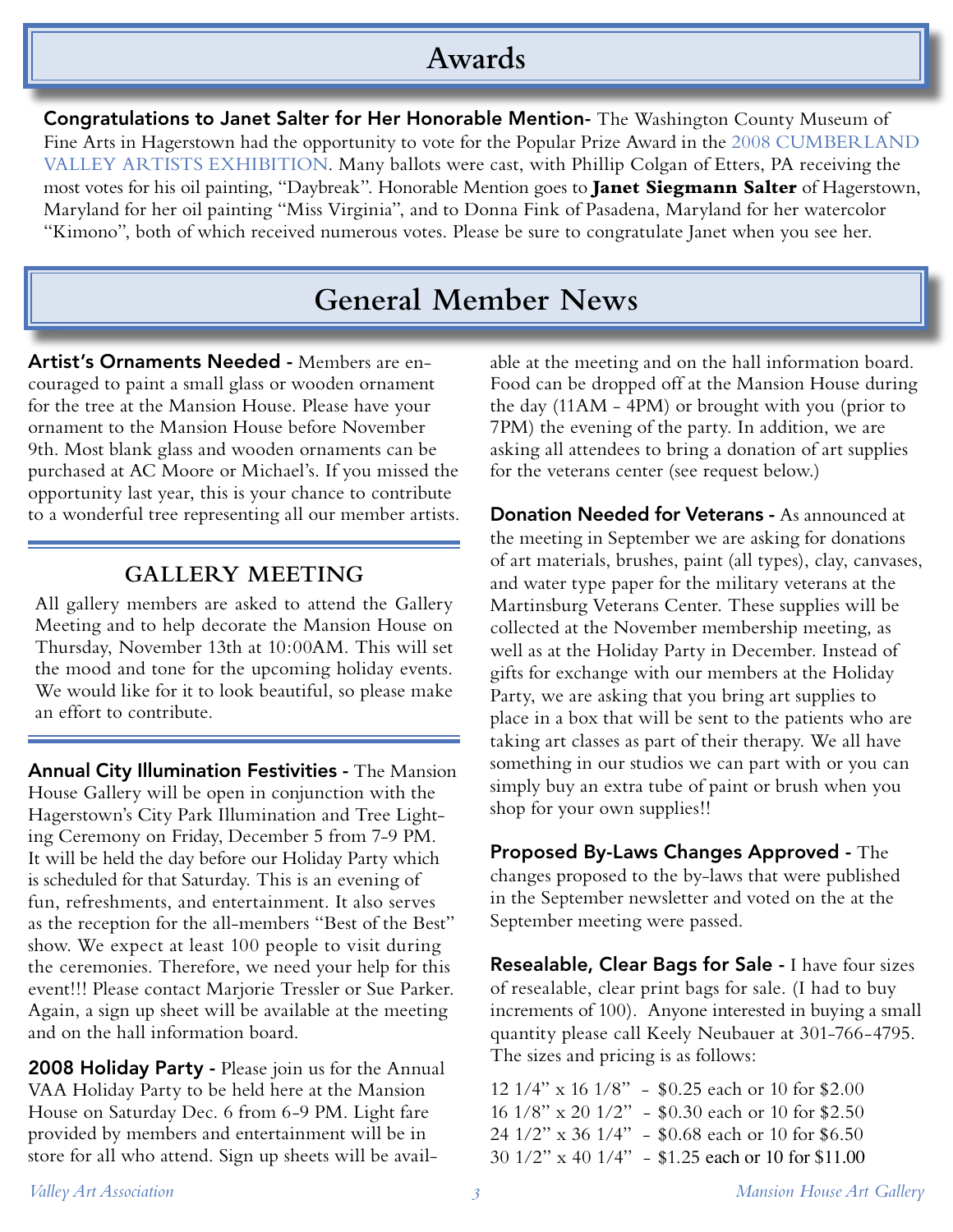|       |                              | <b>Mansion House Sitters Schedule</b> |                                             | <b>Valley Art Assoc</b>         |
|-------|------------------------------|---------------------------------------|---------------------------------------------|---------------------------------|
|       | <b>NOVEMBER</b>              | <b>DECEMBER</b>                       | <b>JANUARY</b>                              | 2008 Officers                   |
| Sat   | Sue Parker<br>$\overline{1}$ | 5 Marie McCafferty<br>Fri             | Marjorie Tressler<br>2<br>Fri               | President:                      |
| Sun 2 | Clyde Roberts                | <b>ILLUMINATION</b>                   | <b>Trudy Coody</b><br>$\overline{3}$<br>Sat | Marjorie Tressler               |
|       |                              | <b>CEREMONY</b>                       | Sun 4<br>Donna Bingaman                     |                                 |
| Fri   | Lucy Ecker                   | Sat 6 Charles Gelsleichter            |                                             | Past President:                 |
| Sat   | Anna Hogbin<br>8             | Sun 7 Anna Hogbin                     | Donna Mason<br>9<br>Fri                     | Donna Mason                     |
| Sun   | Donna Bingaman<br>9          |                                       | 10 Linda Pedersen<br>Sat                    | President-Elect:                |
|       |                              | 12 Linda Pedersen<br>Fri              | Sun 11 Donna Bingaman                       | Susan Parker                    |
| Fri   | 14 Tamara Hoffman            | Sat 13 Trudy Coody                    |                                             |                                 |
| Sat   | 15 Trudy Coody               | Sun 14 Clyde Roberts                  | 16 Marjorie Tressler<br>Fri                 | Treasurer:                      |
|       | Sun 16 Donna Bingaman        |                                       | 17 Ruth Peyton<br>Sat                       | Donna Smith                     |
|       | <b>OPEN HOUSE</b>            | 19 Marjorie Tressler<br>Fri           | Sun 18 Donna Bingaman                       | <b>Corresponding Secretary:</b> |
|       | <b>WEEKEND</b>               | 20 Ruth Peyton<br>Sat                 |                                             | Keely Neubauer                  |
|       |                              | Sun 21 Terry Shotten                  | 23 Donna Mason<br>Fri.                      |                                 |
| Fri   | 21 Marjorie Tressler         |                                       | 24 Sue Parker<br>Sat                        | Recording Secretary:            |
| Sat   | 22 Terry Shotten             | 26 CLOSED<br>Fri                      | Sun 25 Anna Hogbin                          | Linda Pedersen                  |
|       | Sun 23 Donna Bingaman        | Sat 27 Sue Parker                     |                                             | <b>Gallery Director:</b>        |
|       |                              | Sun 28 Chris Shingler                 | 30 Marie McCafferty<br>Fri                  | Marie McCafferty                |
| Fri   | 28 CLOSED                    |                                       | 31 Lucy Ecker<br>Sat                        |                                 |
| Sat   | 29 Charles Gelsleichter      |                                       |                                             | <b>Asst Gallery Director:</b>   |
|       | Sun 30 Chris Shingler        |                                       |                                             | Janie Moltrup                   |

Future Events to Keep in Mind: The Annual City sponsored ILLUMINATION FESTIVITIES are going to be held Friday Dec. 5 from 7-9PM and WE NEED YOUR HELP for this event!!!!! Please contact Sue Parker, Marjorie Tressler, Marie McCafferty or Janie Molthrop. We will also have a sign up sheet on the hall info board.

Mansion House Art Gallery



*Valley Art Association 501 Highland Way Hagerstown, MD 21740*